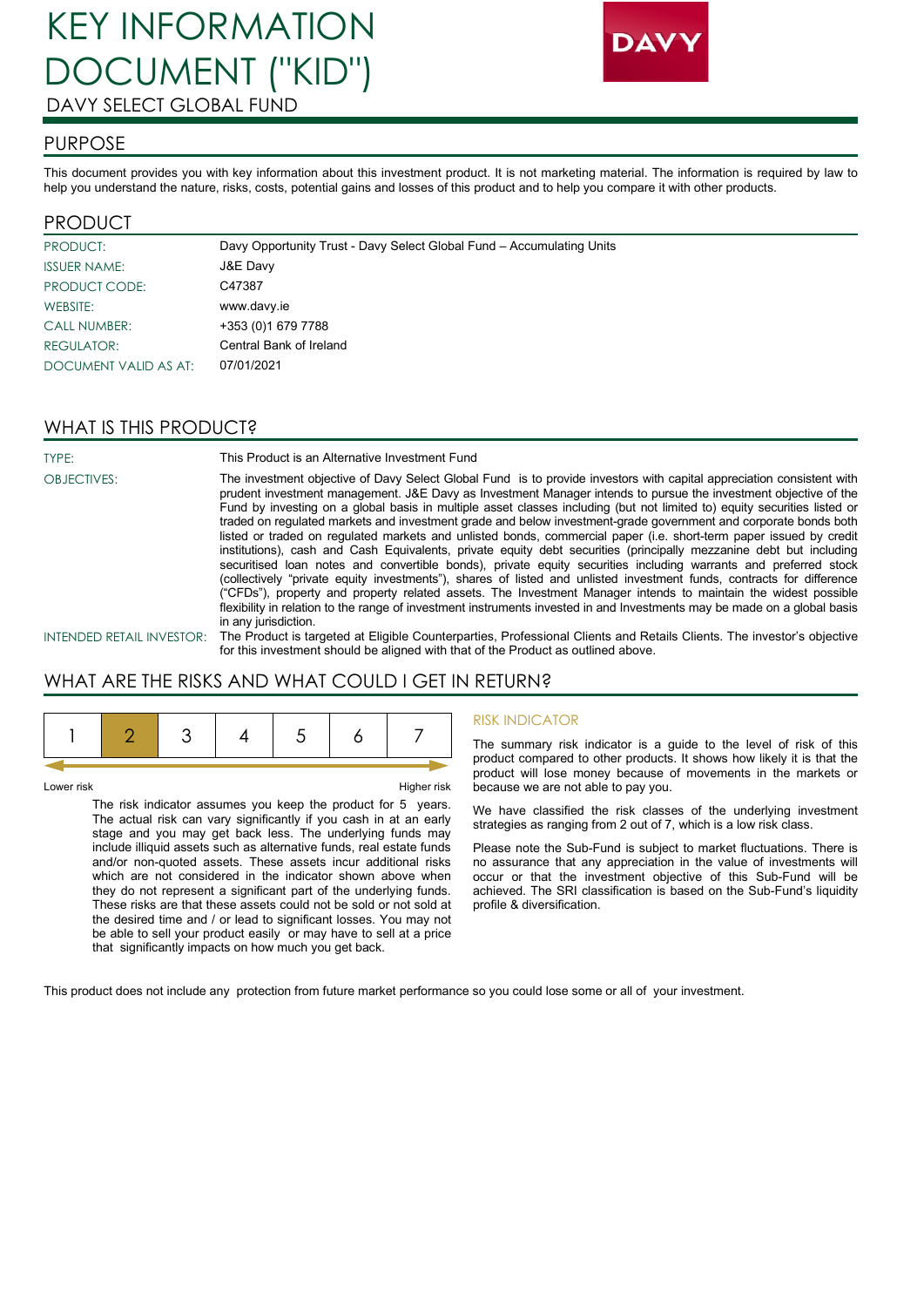#### PERFORMANCE SCENARIOS

Market developments in the future cannot be accurately predicted. The scenarios shown are only an indication of some of the possible outcomes based on recent returns. Actual returns could be lower.

#### INVESTMENT 10000 EUR

| <b>SURVIVAL SCENARIOS</b>  |                                     | YEAR          | 3 YEARS       | 5 YEARS<br><i><b>(RECOMMENDED)</b></i><br><b>HOLDING PERIOD)</b> |
|----------------------------|-------------------------------------|---------------|---------------|------------------------------------------------------------------|
| <b>STRESS SCENARIO</b>     | What might you get back after costs | 7 595.45 EUR  | 8 370.63 EUR  | 7 936.34 EUR                                                     |
|                            | Average return each year            | $-24.05%$     | $-5.76%$      | $-4.52%$                                                         |
| UNFAVOURABLE SCENARIO      | What might you get back after costs | 9451.94 EUR   | 9 102.6 EUR   | 8 885.37 EUR                                                     |
|                            | Average return each year            | $-5.48%$      | $-3.09%$      | $-2.34%$                                                         |
| <b>MODERATE SCENARIO</b>   | What might you get back after costs | 10 036.18 EUR | 10 092.12 EUR | 10 148.37 EUR                                                    |
|                            | Average return each year            | 0.36%         | 0.31%         | 0.3%                                                             |
| <b>FAVOURABLE SCENARIO</b> | What might you get back after costs | 10 627.45 EUR | 11 158.68 EUR | 11 559.28 EUR                                                    |
|                            | Average return each year            | 6.27%         | 3.72%         | 2.94%                                                            |

This table shows the money you could get back over the recommended holding period, under different scenarios, assuming that you invest 10000 EUR.

The scenarios shown illustrate how your investment could perform. You can compare them with the scenarios of other products.

The scenarios presented are an estimate of future performance based on evidence from the past, and are not an exact indicator. What you get will vary depending on how the market performs and how long you keep the investment.

### WHAT HAPPENS IF J&E DAVY IS UNABLE TO PAY OUT?

You may face a financial loss should the Manufacturer or depositary, Northern Trust Fiduciary Services (Ireland) Limited, default on their obligations.. There is a compensation fund available for investors under the Investor Compensation Act, 1998 (the "Act") where the criteria for payment of compensation under the Act have been fulfilled. Further details are available from the Manufacturer.

## WHAT ARE THE COSTS?

### COSTS OVER TIME

The Reduction in Yield (RIY) shows what impact the total costs you pay will have on the investment return you might get. The total costs take into account one-off, ongoing and incidental costs.

The amounts shown here are the cumulative costs of the product itself, for three different holding periods. They include potential early exit penalties. The figures assume you invest 10,000 EUR. The figures are estimates and may change in the future.

The person selling you or advising you about this product may charge you other costs. If so, this person will provide you with information about these costs, and show you the impact that all costs will have on your investment over time.

| INVESTMENT 10000 EUR            |                   | IF YOU CASH IN AFTER 1 YEAR IF YOU CASH IN AFTER 3 YEARS IF YOU CASH IN AFTER 5 YEARS |                   |
|---------------------------------|-------------------|---------------------------------------------------------------------------------------|-------------------|
| <b>Total costs</b>              | <b>159.87 EUR</b> | 490.01 EUR                                                                            | <b>834.46 EUR</b> |
| Impact on return (RIY) per year | 1.6 %             | 1.6 %                                                                                 | 1.6 %             |

### COMPOSITION OF COSTS

The table below shows:

The impact each year of the different types of costs on the investment return you might get at the end of the recommended holding period.

\* What the different cost categories mean.

| THIS TABLE SHOWS THE IMPACT ON RETURN PER YEAR |                                |           |                                                                                                                                                                                                                                                                                                                                                               |  |
|------------------------------------------------|--------------------------------|-----------|---------------------------------------------------------------------------------------------------------------------------------------------------------------------------------------------------------------------------------------------------------------------------------------------------------------------------------------------------------------|--|
| ONE-OFF COSTS                                  | <b>ENTRY COSTS</b>             | $0.00\%$  | The impact of the costs you pay when entering your investment. This is the<br>most you will pay, and you could pay less. The impact of costs are already<br>included in the price. This includes the costs of distribution of your product.                                                                                                                   |  |
|                                                | <b>EXIT COSTS</b>              | $0.00\%$  | The impact of the costs of exiting your investment when it matures.                                                                                                                                                                                                                                                                                           |  |
| ONGOING COSTS                                  | PORTFOLIO TRANSACTION<br>COSTS | 0.02%     | The impact of the costs of us buying and selling underlying investments for<br>the product.                                                                                                                                                                                                                                                                   |  |
|                                                | OTHER ONGOING COSTS            | 1.55 %    | The impact of the costs incurred in the management and operation of the<br>product.                                                                                                                                                                                                                                                                           |  |
| <b>INCIDENTAL COSTS</b>                        | PERFORMANCE FEE                | $0.00 \%$ | The Performance Fee for each Performance Period shall be equal to 10% of<br>the amount, if any, by which the Net Asset Value at the end of the<br>Performance Period exceeds the higher of a) the Hurdle Adjusted Net Asset<br>Value of such Class of Units on the last Business Day of the Performance<br>Period and b) the High Water Mark Net Asset Value. |  |
|                                                | <b>CARRIED INTERESTS</b>       | 0.00%     | The Product does not pay carried Interest.                                                                                                                                                                                                                                                                                                                    |  |